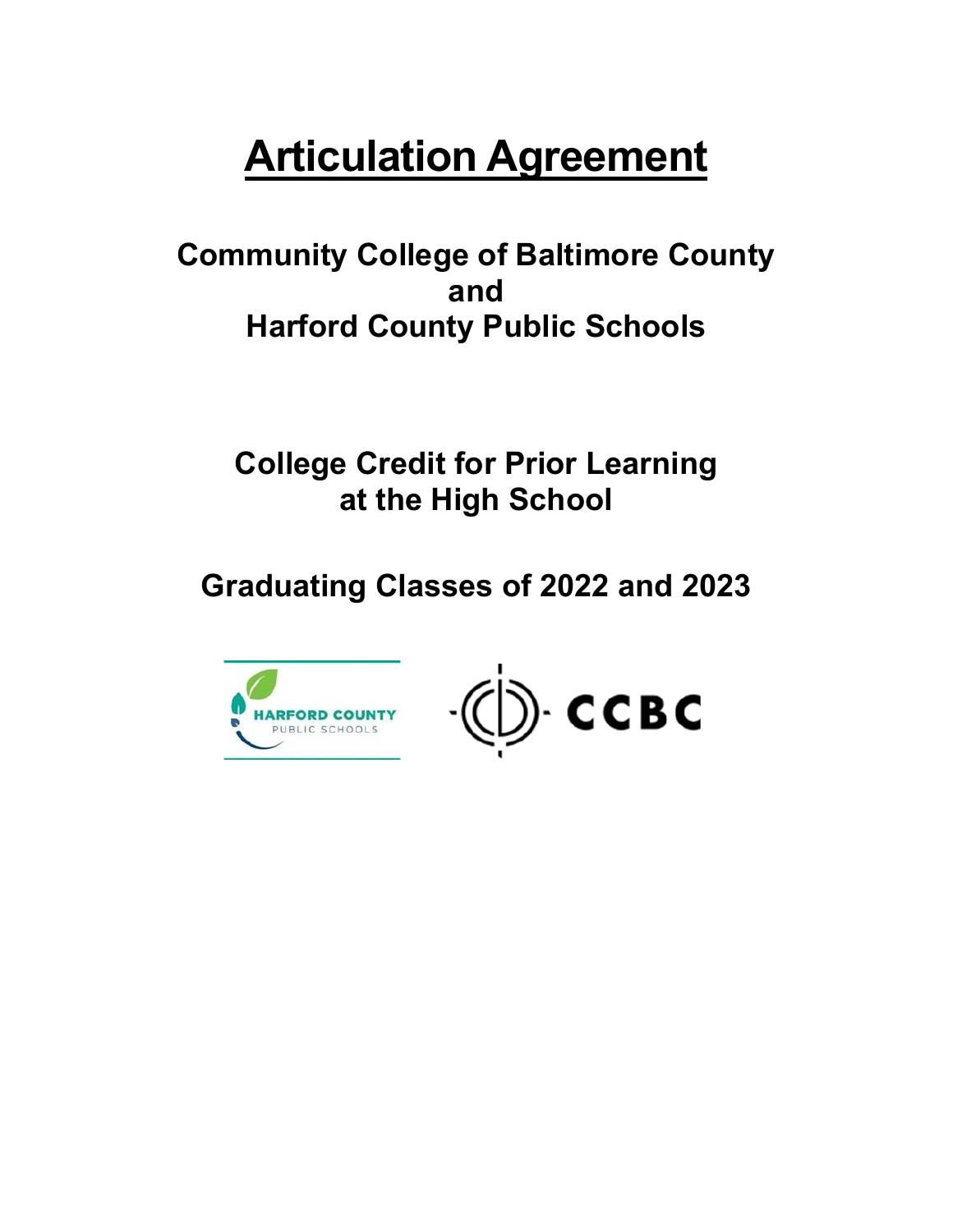## **Steps to Receiving Articulated Credit**

- 1. Obtain official transcript from high school with CTE coursework.
- 2. Submit official transcript to CCBC, Attn: Ms. Emilie Cherry.
- 3. Contact CCBC faculty to schedule portfolio review.
- (Not all CTE completers will need a portfolio review)

*Students must be enrolled at CCBC before credits are issued.*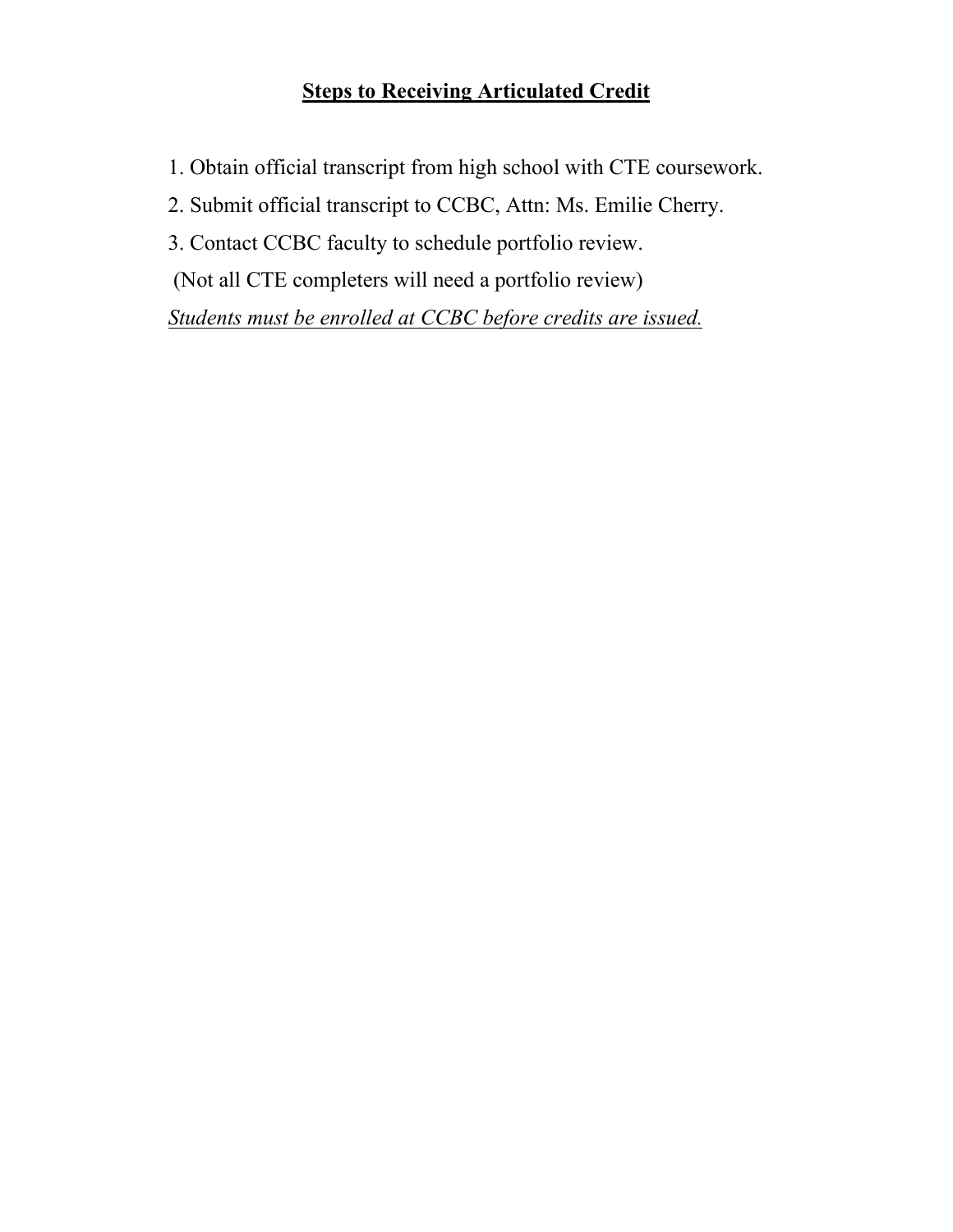## **Table of Contents**

| Construction Management Degree; Construction Management Certificate; 10                 |  |
|-----------------------------------------------------------------------------------------|--|
|                                                                                         |  |
| Construction Management Degree; Construction Management Certificate 11                  |  |
| Homeland Security & Emergency Preparedness; Geographic Information Systems & Technology |  |
|                                                                                         |  |
|                                                                                         |  |
|                                                                                         |  |
|                                                                                         |  |
|                                                                                         |  |
|                                                                                         |  |
|                                                                                         |  |
| Natural Resources and Agricultural Sciences- Natural Resources Sciences Pathway  16     |  |
|                                                                                         |  |
|                                                                                         |  |
|                                                                                         |  |
|                                                                                         |  |
|                                                                                         |  |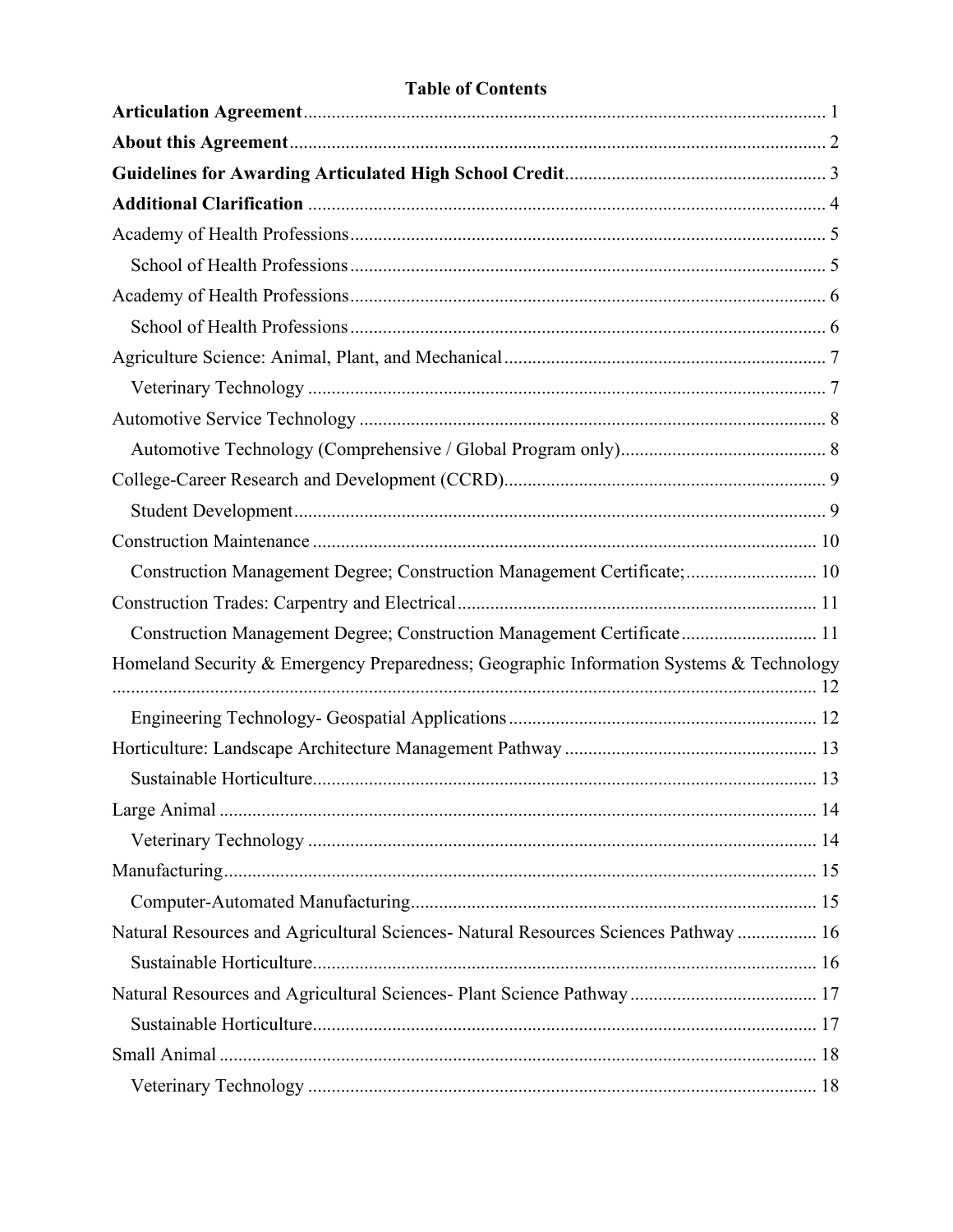## <span id="page-3-0"></span>**Articulation Agreement**

 eliminating duplication of instruction. This Agreement commences with the 2021-2023 school years and includes some provisions unique to the graduating classes of 2022 and 2023. The following Articulation Agreement has been developed for students in the Harford County Public Schools who plan to continue their education at the Community College of Baltimore County. The Agreement describes articulated programs that build on Harford County Public Schools' approved learning experience with the goal of

 be terminated by either party at the end of the 2022-2023 school year. It is understood by the parties that no funds will be exchanged in furtherance of this Agreement, and that it may

#### Non-Discrimination Statement

 color, disability, pregnancy, gender identity/expression, marital status, race, religion, sex, or sexual orientation in The Board of Education of Harford County does not discriminate on the basis of age, ancestry/national origin, matters affecting employment or in providing access to programs and activities and provides equal access to the Boy Scouts and other designated youth groups.

In accordance with the requirements of Title IX of the Education Amendments of 1972 (20 U.S.C. §1681, et seq.), Harford County Public Schools does not discriminate on the basis of sex in any of its programs or activities or with regard to employment. Inquiries about the application of Title IX, and its implementing regulations to Harford County Public Schools may be referred to Dr. Paula Stanton, Harford County Public Schools Title IX Coordinator, by mail to 102 S. Hickory Avenue, Bel Air, Maryland 21014, or by telephone to 410.809.6064 or by email to [Paula.Stanton@hcps.org,](mailto:Paula.Stanton@hcps.org) or the Assistant Secretary for the Office of Civil Rights in the United States Department of Education by mail to 400 Maryland Avenue, SW, Washington, DC 20202 or by telephone 1.800.421.3481, or both.

#### Equal Opportunity and Affirmative Action Statement

"The Community College of Baltimore County practices equal opportunity in education and employment and is strongly and actively committed to diversity with the college community."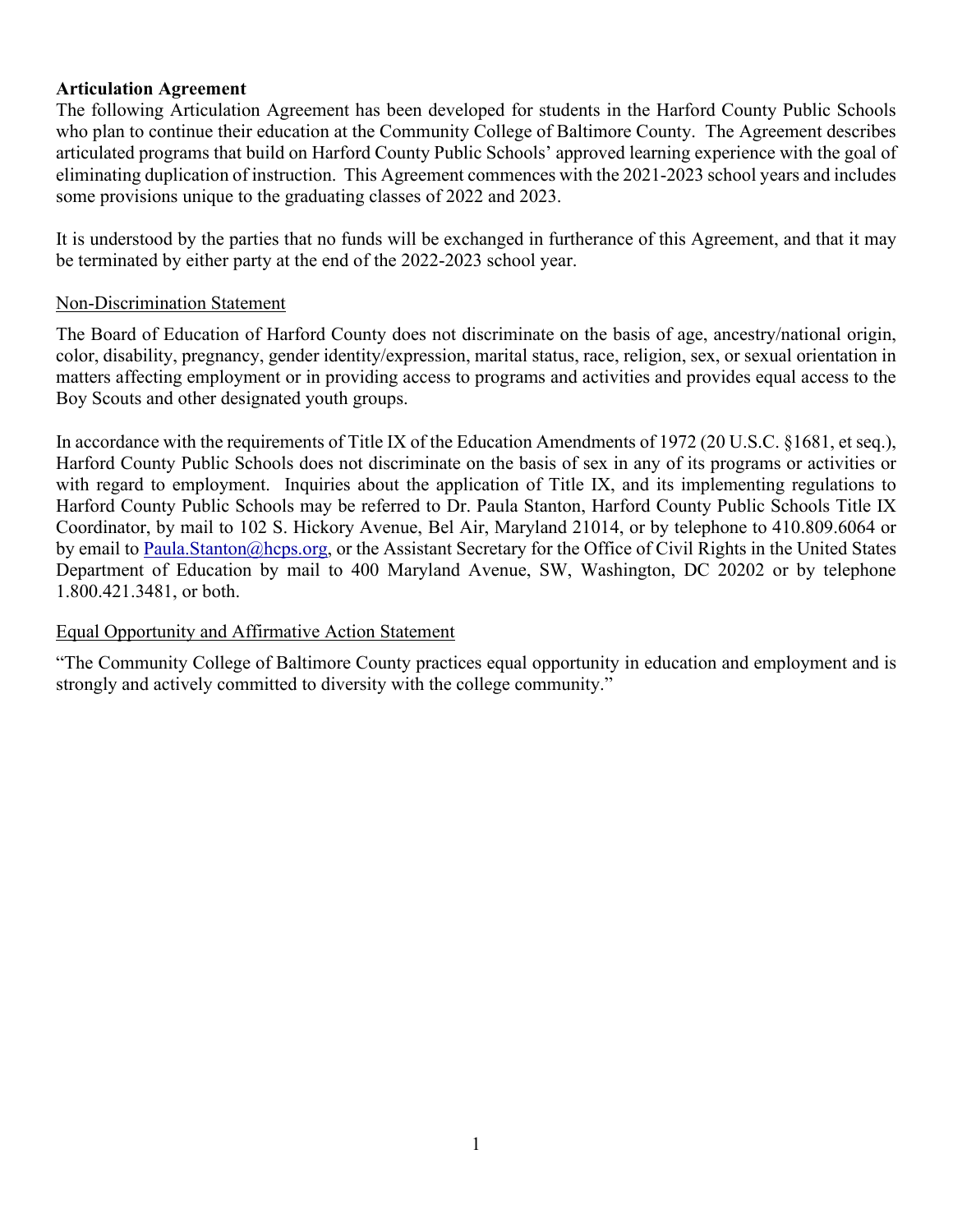## <span id="page-4-0"></span>**About this Agreement**

 at the appropriate levels in the high school programs listed in this document may request credit for documented The following pages contain comparisons of Harford County Public Schools (HCPS) Career and Technical Education program sequences with introductory courses at the Community College of Baltimore County (CCBC). Faculty from the HCPS and CCBC meet regularly to compare knowledge and skills taught in the high school programs with those taught at the introductory level in the college programs. High school students who achieve achievement when they enroll in the Community College of Baltimore County.

 offer opportunities for students to begin their careers earlier and save hundreds of dollars in college tuition. The advanced placement earned through HCPS articulated career and technology programs allows students to move more quickly through the community college. Successful completion of articulated programs will also

criteria are listed. This agreement describes the guidelines and procedures for awarding credit, and the responsibilities of the high schools and the College for maintaining this agreement. The specific program sequences that meet the articulation

For additional information visit:

- [Harford County Public Schools, Career and Technical Education webpage](https://www.hcps.org/departments/curriculum/CareerTechnology.aspx)
- [Community College of Baltimore County, Career Pathways webpage](http://www.ccbcmd.edu/programs-and-courses/early-college-access-programs/career-pathways)

## **Articulation Partnership Coordinators:**

Emilie Cherry Director of High School Collaboration CCBC Essex, 7201 Rossville Blvd., Baltimore MD 21237 443.840.1997

echerry@ccbcmd.edu<br>Robert M. Limpert 102 S. Hickory Avenue Bel Air, MD 21014 Robert.Limpert@hcps.org Supervisor of CTE & Magnet Programs Harford County Public Schools 410.588.5244 [Robert.Limpert@hcps.org](mailto:Robert.Limpert@hcps.org) 2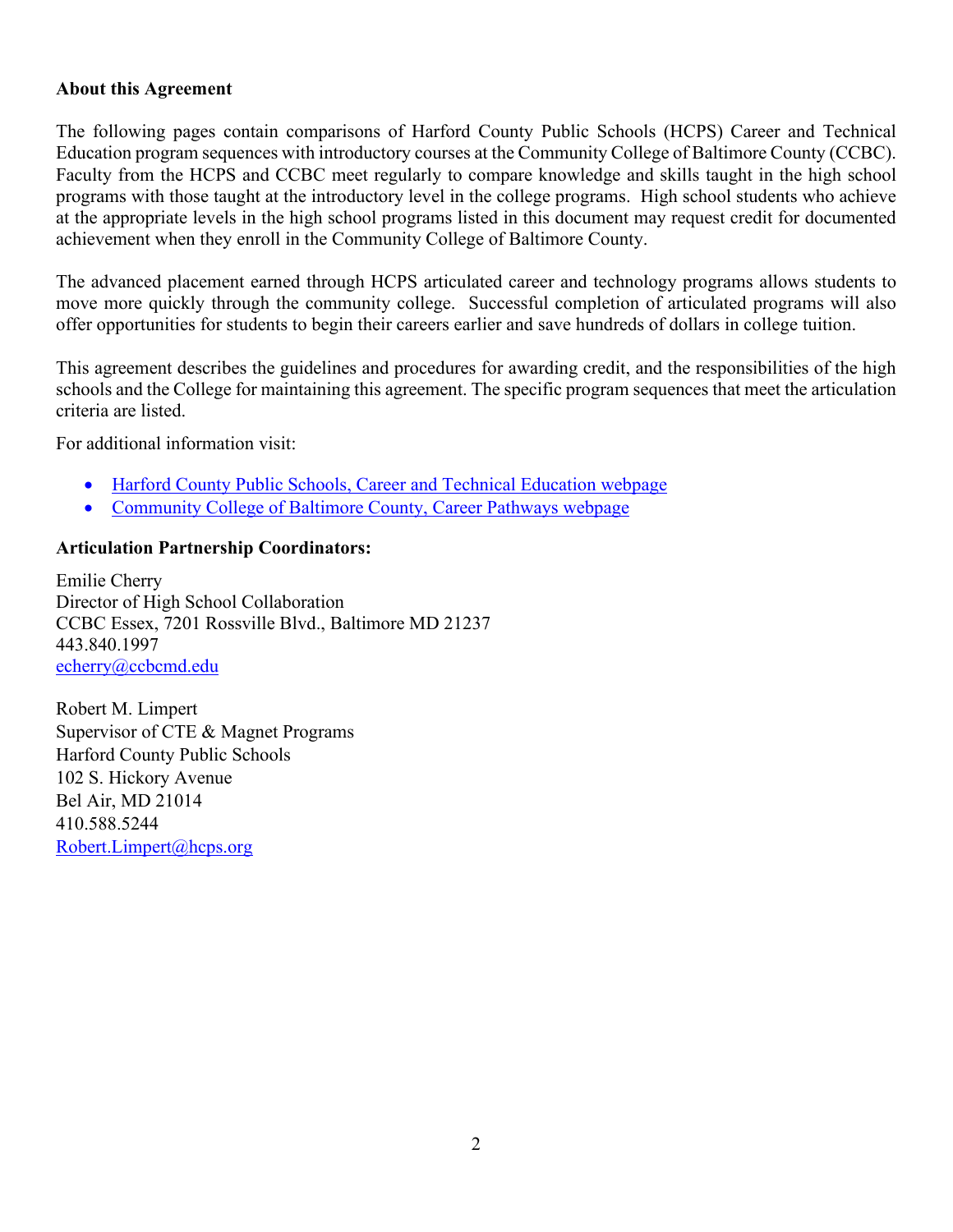## <span id="page-5-0"></span>**Guidelines for Awarding Articulated High School Credit**

The Community College of Baltimore County (CCBC) agrees to grant college credit to high school students who successfully complete a specific Career and Technical Education (Career Completer) or magnet program in the Harford County Public Schools (HCPS). The articulated Career and Technical Education (CTE) program sequences and courses are identified in this Agreement. A student will be awarded credit based on the Agreement in effect at the time of graduation. **HCPS students must successfully complete all required credits in the MSDE/HCPS CTE career completer program of study with a cumulative technical grade point average of B or better to receive articulated credit.** 

## **Articulated Credit Criteria**

- • The student must complete the high school CTE program sequence of study and the specific courses identified with a **technical Grade Point Average of B or better unless otherwise noted**.
- The student must register for a credit or workforce training course at CCBC within three years of high school graduation. A student seeking articulated credit after the three-year limit should work with the College Program coordinator to consider other opportunities for credit for prior learning.
- The approved articulated credit will be posted to the CCBC transcript upon receipt of the high school transcript and the student's enrollment in the Community College of Baltimore County. The high school counselor or other designated school official should send the student's final transcript and home address to:

 CCBC Career Pathways Office, ADMN 215F ATTN: Emilie Cherry 7201 Rossville Blvd., Baltimore, MD 21237

 • A student unable to make satisfactory progress in a higher-level CCBC course in the areas for which articulated credit is awarded may, at the recommendation of the instructor, be required to complete a lower-level course.

## **Implementation Procedures for: Harford County Public Schools**

- Communicate the details of the Articulation Agreement to high school principals, teaching staff, professional school counselors, work-study coordinator, parents, and students.
- Implement procedures for a CTE teacher or school counselor to send the student's high school transcript and home address to the CCBC CTE office, above.

## **Implementation Procedures for: Community College of Baltimore County**

- Develop advisement procedures for new students from HCPS enrolled in programs with articulated credits.
- Develop procedures to connect program coordinators and students with articulated credit during their first semester at CCBC.
- Produce tracking reports of enrolled students with articulated credit.
- • Early College Access Programs (ECAP): Students concurrently enrolled in high school and CCBC classes are eligible to receive articulated credits upon successful completion of their Career Completer program of study.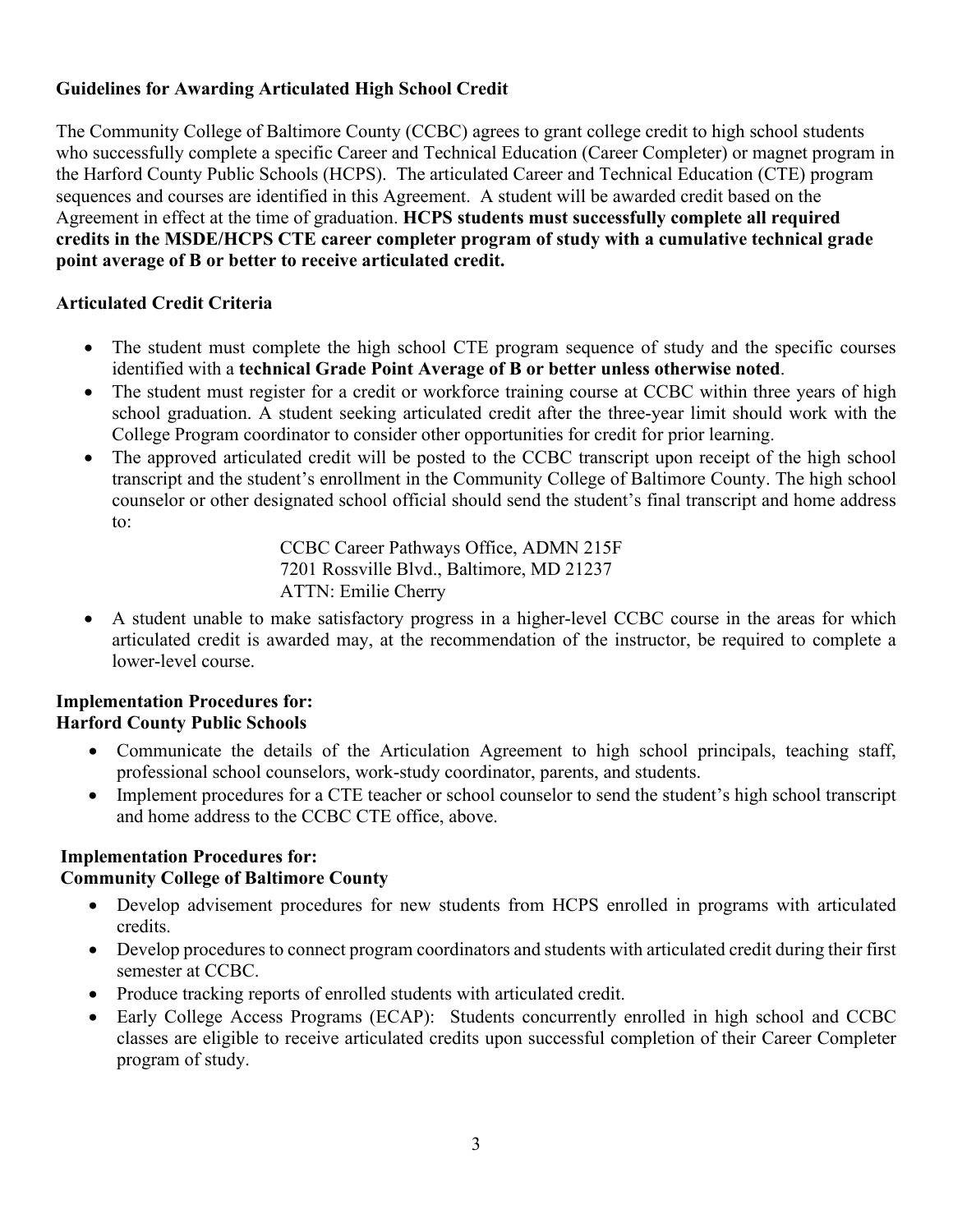## <span id="page-6-0"></span>**Additional Clarification**

- 1. While students are expected and encouraged to continue their education and training in the CTE program of study at CCBC that articulates with their HCPS program, it is not a requirement. Many factors contribute to a change of major for students and that will be honored by CCBC. Therefore, the agreement does not require program-to-program continuation as a condition for the receiving of articulated credits.
- 2. CCBC will determine how the articulated credits will apply toward certificate and degree requirements, e.g., requirement for graduation, elective.
- 3. CCBC does not determine how articulated credits are received by 4-year colleges and universities. That decision is made by the 4-year institution. In some cases, articulated credits from high school may not be accepted by 4-year institutions.
- 4. Students meeting the requirements for articulated credits at CCBC will be awarded those credits whether attending full time or part time.
- 5. Should a HCPS Career Completer program of study be discontinued, students successfully completing the requirements in that program will still be awarded articulated credit.

## **Articulated Agreement Maintenance, Review, and Reporting**

The following procedures are suggested to provide an objective means for assessing the success of the articulation activities:

- A Coordinating Committee composed of CCBC representatives and one representative from HCPS will meet once every year to review the articulation agreement guidelines and implementation procedures and recommend changes, if necessary.
- CCBC and HCPS program coordinators may suggest new areas for articulation. It will be their responsibility to schedule periodic meetings of faculty members in programs where articulated credit has been awarded to review curricula and to make recommendations for awarding articulated credit.
- CCBC will complete an annual report at the end of the academic year indicating the number of students who receive articulated credit and the high schools the students previously attended. A copy of this annual report will be sent to appropriate administrators at HCPS.
- Revisions to applicable course syllabi at any of the participating schools or CCBC will be sent to appropriate department heads and program coordinators.
- annually. • Appropriate administrators of HCPS and CCBC will review the Articulation Guidelines

Revised: January 6, 2022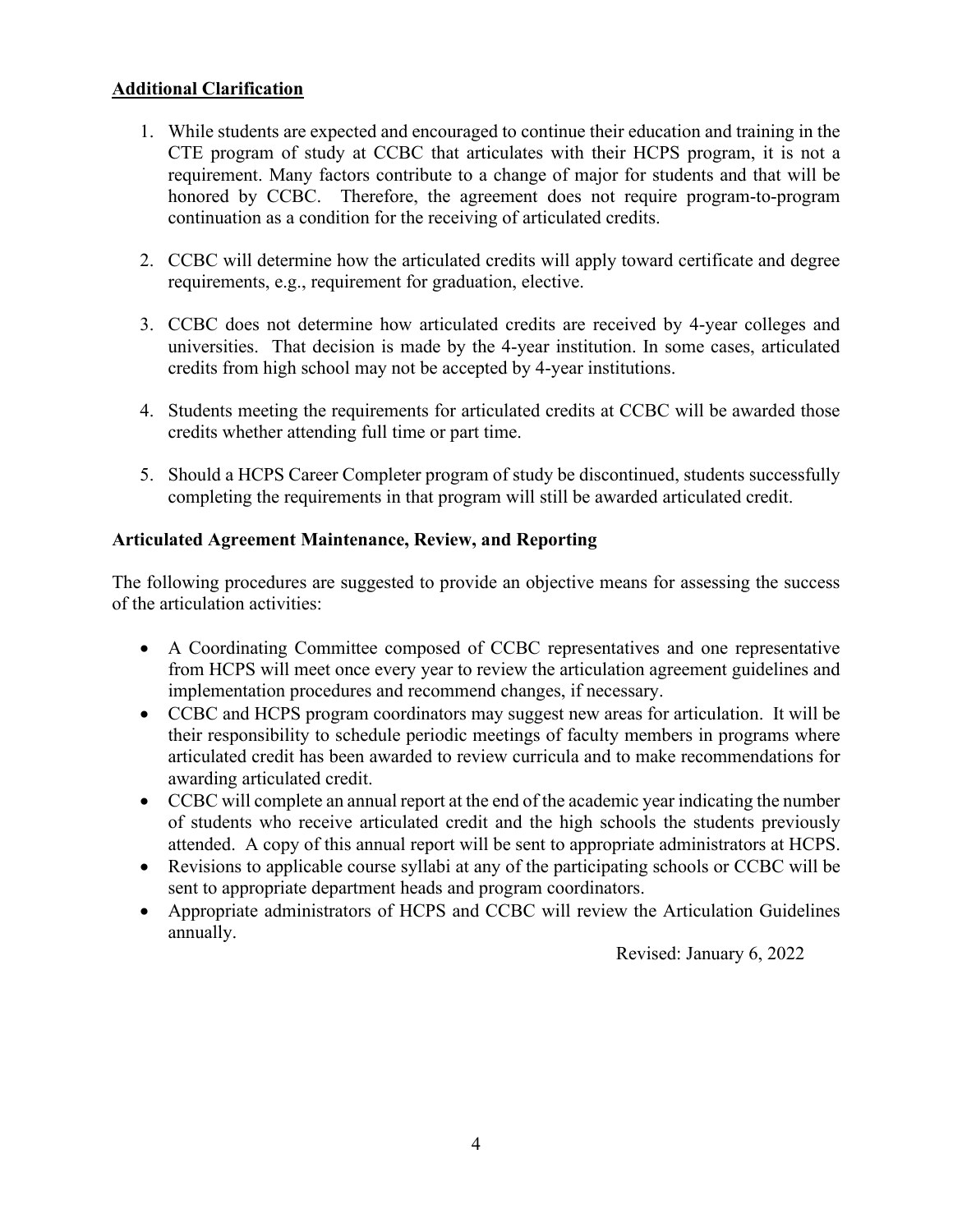#### *between*

## **Harford County Public Schools and Community College of Baltimore County**

#### **HCPS Program Title:**

<span id="page-7-0"></span>Academy of Health Professions

#### **CCBC Program Title:**

<span id="page-7-1"></span>School of Health Professions

## **Course Sequence Option I**

| <b>HCPS</b>     | <b>HCPS Course Title</b> | <b>HCPS</b>    | <b>CCBC</b> | <b>CCBC</b>         | <b>CCBC</b>    |
|-----------------|--------------------------|----------------|-------------|---------------------|----------------|
| Course#         |                          | <b>Credits</b> | Course #    | <b>Course Title</b> | <b>Credits</b> |
|                 |                          | <b>Earned</b>  |             |                     | Awarded        |
| <b>Required</b> | <b>HCPS</b> Courses      | <b>Below</b>   | CCBC        | <b>Courses</b>      | <b>Below</b>   |
|                 |                          |                |             | <b>Awarded</b>      |                |
| <b>CT 27</b>    | Foundations of           | 1              | <b>HLTH</b> | First Aid,          | 3              |
|                 | Medical and Health       |                | 140         | Safety, and         |                |
|                 | Science                  |                |             | <b>CPR</b>          |                |
| <b>CT 55W</b>   | Structure and            |                |             |                     |                |
|                 | Functions of the         |                |             |                     |                |
|                 | Human Body               |                |             |                     |                |
| <b>CT 59W</b>   | <b>Certified Nursing</b> | 1              |             |                     |                |
|                 | Assistant                |                |             |                     |                |
|                 |                          |                |             |                     |                |
| CT 63W          | Allied Health            | 1              |             |                     |                |
| and/or          | Internship <i>and/or</i> | and/or         |             |                     |                |
| CT 96W          | Clinical Internship      |                |             |                     |                |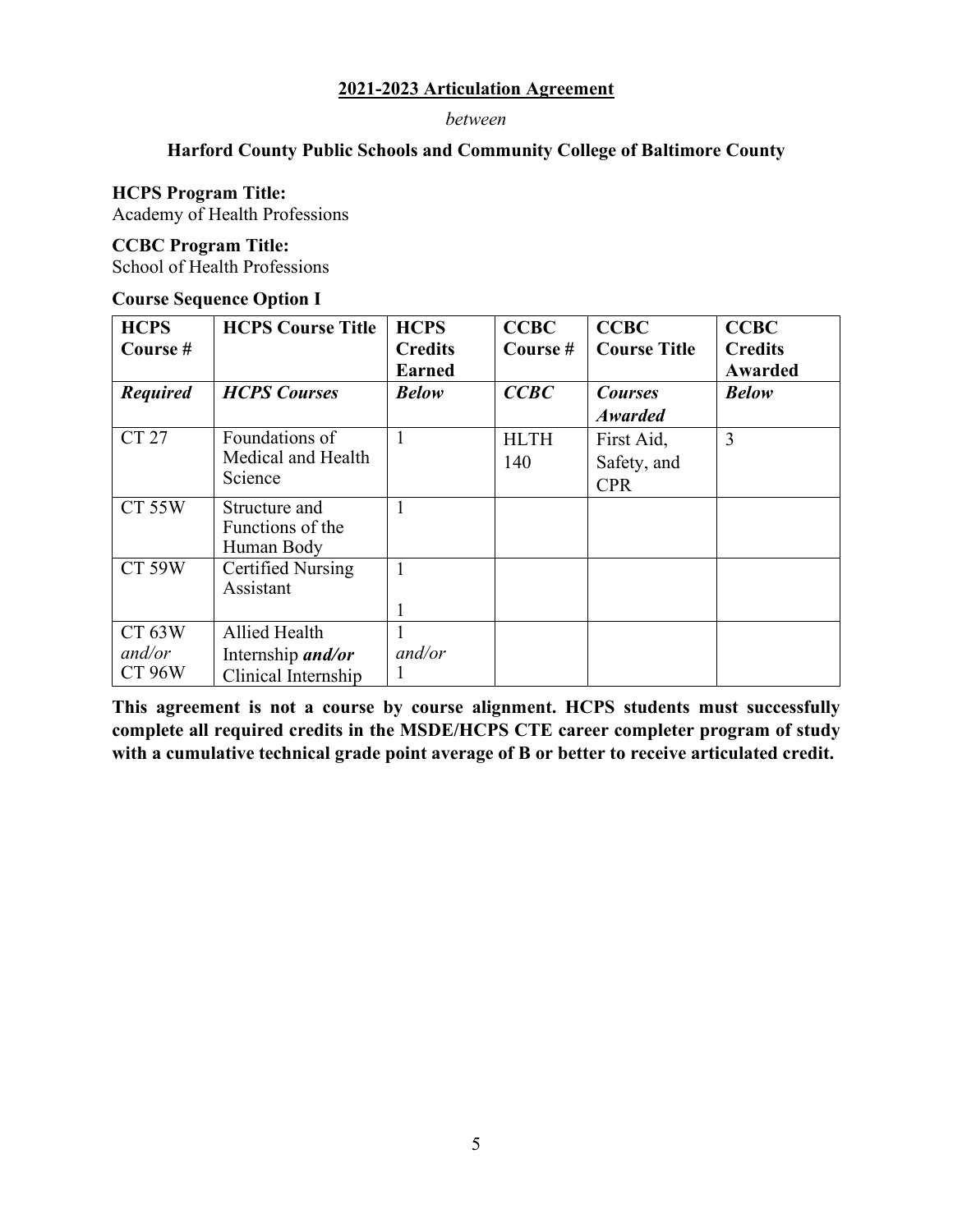#### *between*

#### **Harford County Public Schools and Community College of Baltimore County**

#### **HCPS Program Title:**

<span id="page-8-0"></span>Academy of Health Professions

#### **CCBC Program Title:**

<span id="page-8-1"></span>School of Health Professions

#### **Course Sequence Option II**

| <b>HCPS</b><br>Course # | <b>HCPS Course Title</b>                        | <b>HCPS</b><br><b>Credits</b><br><b>Earned</b> | <b>CCBC</b><br>Course # | <b>CCBC</b><br><b>Course Title</b>      | <b>CCBC</b><br><b>Credits</b><br>Awarded |
|-------------------------|-------------------------------------------------|------------------------------------------------|-------------------------|-----------------------------------------|------------------------------------------|
| <b>Required</b>         | <b>HCPS</b> Courses                             | <b>Below</b>                                   | CCBC                    | <b>Courses</b><br><b>Awarded</b>        | <b>Below</b>                             |
| CT 27                   | Foundations of<br>Medical and Health<br>Science | 1                                              | <b>HLTH</b><br>140      | First Aid,<br>Safety, and<br><b>CPR</b> | 3                                        |
| <b>CT 55W</b>           | Structure and<br>Functions of the<br>Human Body |                                                |                         |                                         |                                          |
| <b>CA 04</b>            | Physical<br>Rehabilitation                      |                                                |                         |                                         |                                          |
| CT 63W                  | Allied Health<br>Internship                     | $\mathbf{1}$                                   |                         |                                         |                                          |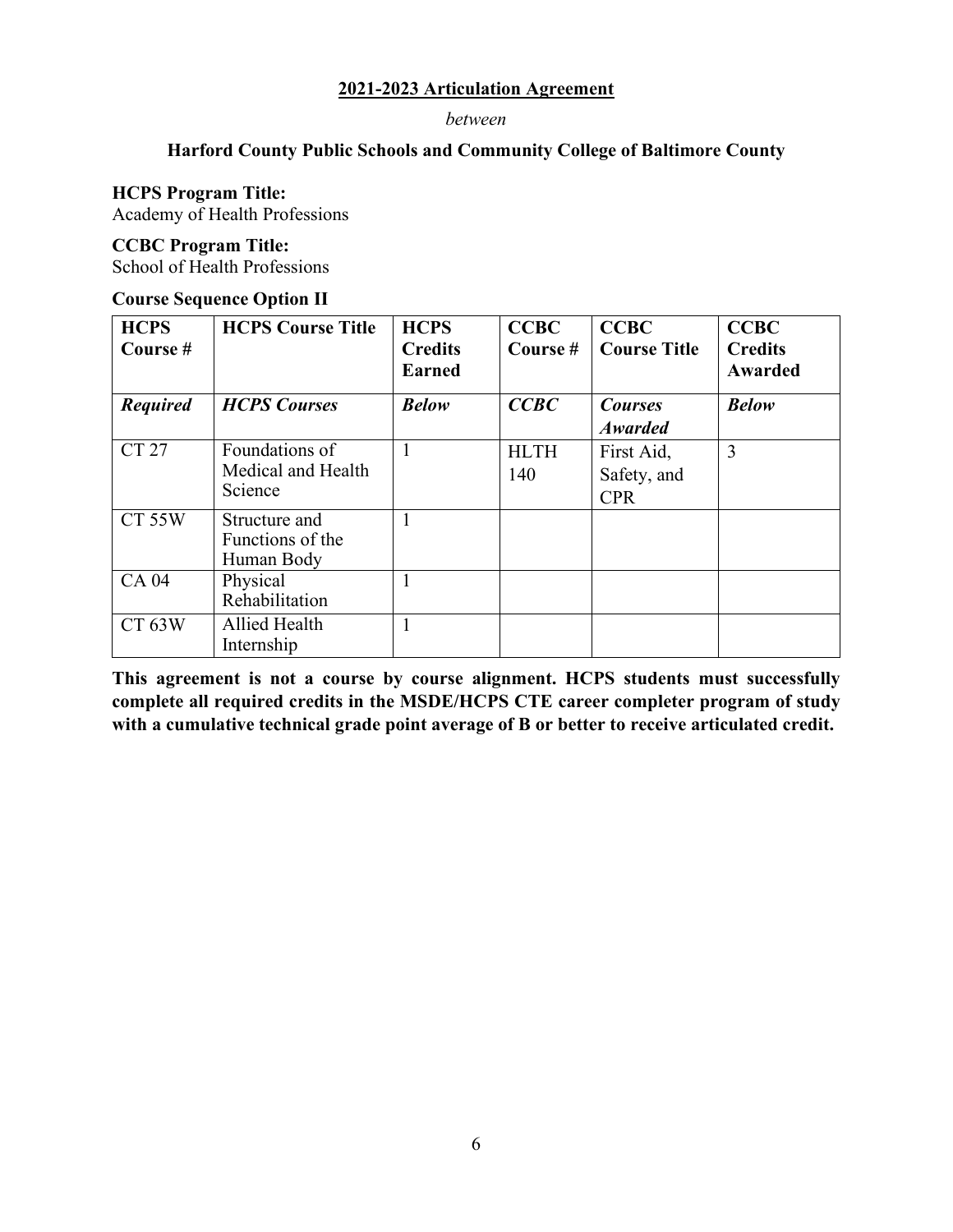#### *between*

## **MSDE/Harford County Public Schools and Community College of Baltimore County**

## **HCPS Program Title:**

<span id="page-9-0"></span>Agriculture Science: Animal, Plant, and Mechanical

#### **CCBC Program Title:**

<span id="page-9-1"></span>Veterinary Technology

| <b>HCPS</b><br>Course $#$ | <b>HCPS Course Title</b> | <b>HCPS</b><br><b>Credits</b><br><b>Earned</b> | <b>CCBC</b><br>Course $#$ | <b>CCBC</b><br><b>Course Title</b> | <b>CCBC</b><br><b>Credits</b><br>Awarded |
|---------------------------|--------------------------|------------------------------------------------|---------------------------|------------------------------------|------------------------------------------|
| <b>Required</b>           | <b>HCPS</b> Courses      | <b>Below</b>                                   | CCBC                      | <b>Courses</b>                     | <b>Below</b>                             |
|                           |                          |                                                |                           | <b>Awarded</b>                     |                                          |
| <b>CT 88</b>              | Foundations of           |                                                | <b>VETT</b>               | Intro. to                          | $\overline{2}$                           |
|                           | Natural Resources and    |                                                | 106                       | Veterinary                         |                                          |
|                           | Animal Science           |                                                |                           | Tech.                              |                                          |
| CT 92                     | Animal Management        |                                                |                           |                                    |                                          |
|                           | and Nutrition            |                                                |                           |                                    |                                          |
| <b>CT 17W</b>             | Comparative Anatomy      |                                                |                           |                                    |                                          |
|                           | of Companion             |                                                |                           |                                    |                                          |
|                           | Animals                  |                                                |                           |                                    |                                          |
| CT 95                     | Research in Natural      |                                                |                           |                                    |                                          |
|                           | Resources and Animal     |                                                |                           |                                    |                                          |
|                           | Science                  |                                                |                           |                                    |                                          |

This agreement is a statewide agreement between the Maryland State Department of Education and the Community College of Baltimore County.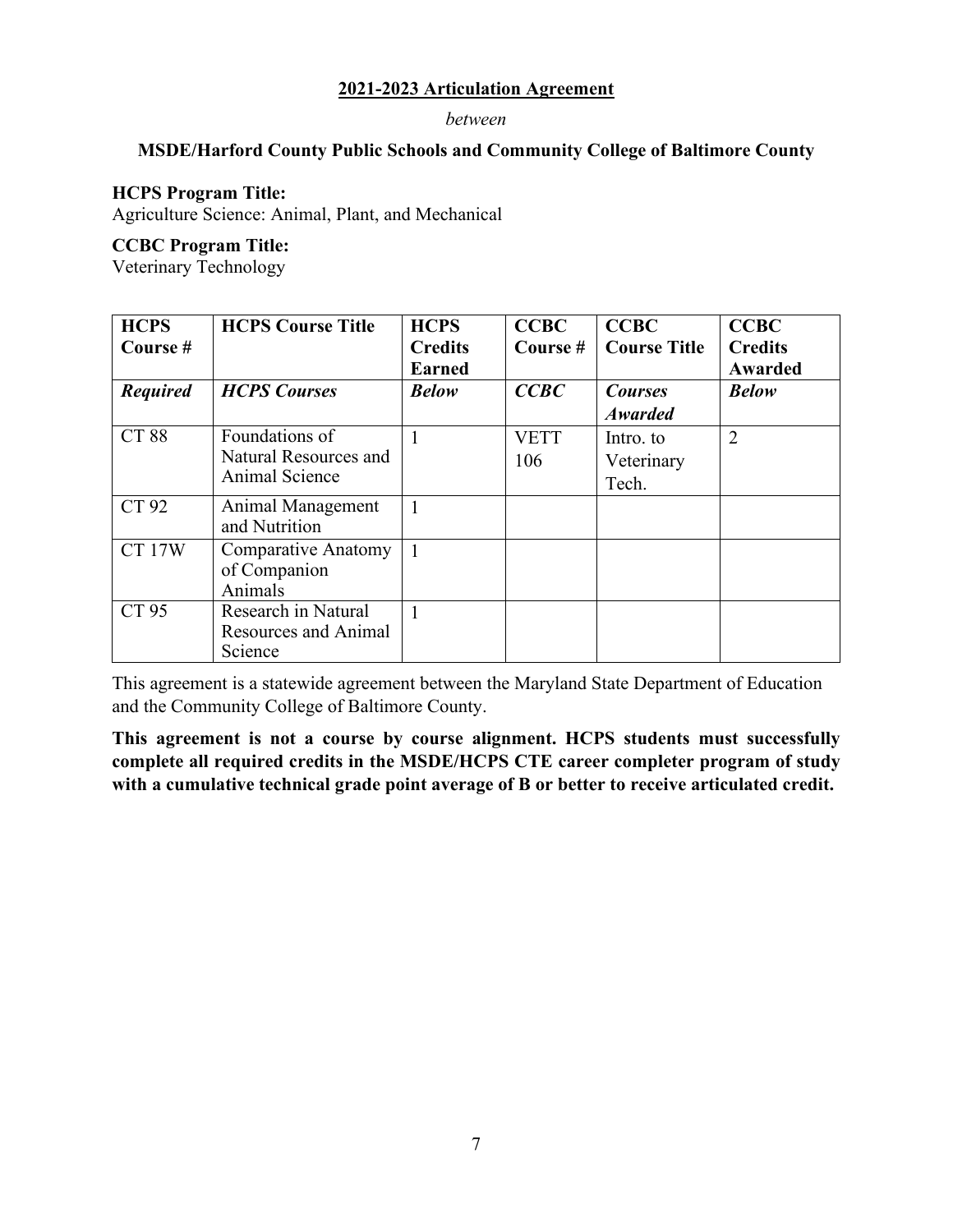#### *between*

## **MSDE/Harford County Public Schools and Community College of Baltimore County**

## **HCPS Program Title:**

<span id="page-10-0"></span>Automotive Service Technology

#### **CCBC Program Title:**

<span id="page-10-1"></span>Automotive Technology (Comprehensive / Global Program only)

| <b>HCPS</b>     | <b>HCPS Course</b>  | <b>HCPS</b>    | <b>CCBC</b> | <b>CCBC Course</b>     | <b>CCBC</b>    |
|-----------------|---------------------|----------------|-------------|------------------------|----------------|
| Course #        | <b>Title</b>        | <b>Credits</b> | Course #    | <b>Title</b>           | <b>Credits</b> |
|                 |                     | <b>Earned</b>  |             |                        | Awarded        |
| <b>Required</b> | <b>HCPS</b> Courses | <b>Below</b>   | CCBC        | <b>Courses Awarded</b> | <b>Below</b>   |
| CT 03           | Introduction to     |                | <b>AUTO</b> | Introduction to        | 5              |
|                 | Automotives         |                | 100         | Automotive             |                |
|                 |                     |                |             | Technology             |                |
| CT 19           | Automotive          |                |             |                        |                |
|                 | Diagnostics and     |                |             |                        |                |
|                 | Repair I            |                |             |                        |                |
| <b>CT 20</b>    | Automotive          | $\overline{2}$ |             |                        |                |
|                 | Diagnostics and     |                |             |                        |                |
|                 | Repair II           |                |             |                        |                |

This agreement is a statewide agreement between the Maryland State Department of Education and the Community College of Baltimore County.

To be considered for articulated credit, students must have a portfolio review and assessment by the CCBC Automotive faculty. Upon verification, articulation will be conditionally offered after the successful completion of the following S/P2 Training at CCBC: Automotive Service Safety and Automotive Service Pollution Prevention. **Contact: Ryan Washington at [rwashington2@ccbcmd.edu](mailto:rwashington2@ccbcmd.edu) or 443.840.4969 to arrange a review and an assessment.** 

*A student must earn a B or better in each of the courses listed and pass the ASE Entry-Level end-of-course assessment in; Maintenance and Light Repair, Suspension and Steering, Electrical/Electronic Systems, and Brakes to earn the articulated credit for each corresponding course.* 

## *CCBC Portfolio Review and Assessment Guideline*

- *Schedule an appointment with a CCBC Automotive Faculty Member*
- *Present the High School Transcript (Official)*
- *Present the ASE Entry Level Certificates*
- *Establish a S/P2 Training Profile at CCBC*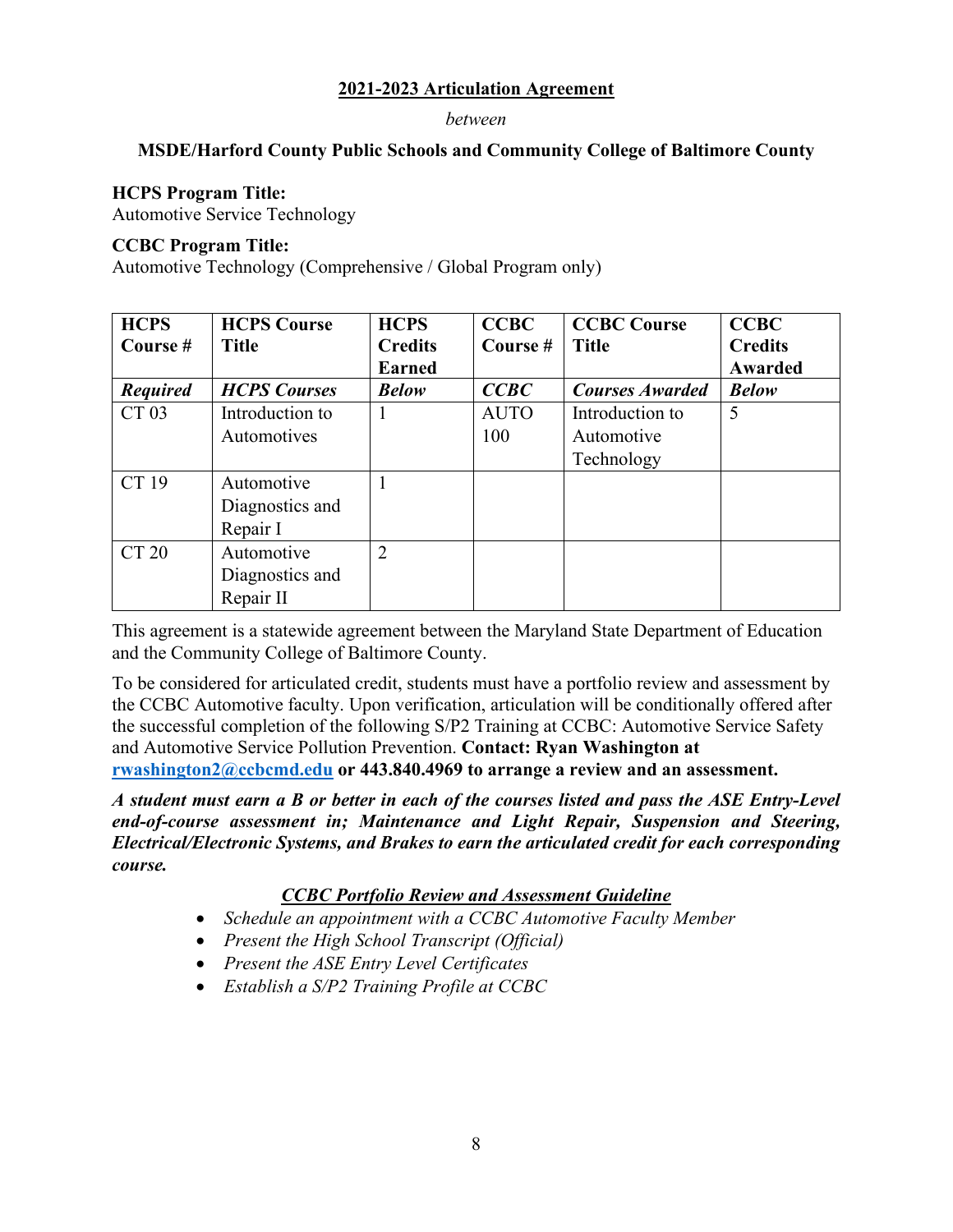#### *between*

## **Harford County Public Schools and Community College of Baltimore County**

#### **HCPS Program Title:**

<span id="page-11-0"></span>College-Career Research and Development (CCRD)

#### **CCBC Program Title:**

<span id="page-11-1"></span>Student Development

| <b>HCPS</b>     | <b>HCPS Course Title</b> | <b>HCPS</b>    | <b>CCBC</b> | <b>CCBC</b>    | <b>CCBC</b>    |
|-----------------|--------------------------|----------------|-------------|----------------|----------------|
| Course #        |                          | <b>Credits</b> | Course #    | Course         | <b>Credits</b> |
|                 |                          | <b>Earned</b>  |             | <b>Title</b>   | Awarded        |
| <b>Required</b> | <b>HCPS</b> Courses      | <b>Below</b>   | CCBC        | <b>Courses</b> | <b>Below</b>   |
|                 |                          |                |             | <b>Awarded</b> |                |
| CT 85           | Intro to College-Career  |                | <b>SDEV</b> | Career/Life    | 3              |
|                 | Research and             |                | 103         | Planning       |                |
|                 | Development              |                |             |                |                |
| <b>CT 86</b>    | Advanced College-Career  |                |             |                |                |
|                 | Research and             |                |             |                |                |
|                 | Development              |                |             |                |                |
| <b>CT 87</b>    | College-Career Research  | $\overline{2}$ |             |                |                |
|                 | and Development Work-    |                |             |                |                |
|                 | <b>Based Learning</b>    |                |             |                |                |
|                 | Experience               |                |             |                |                |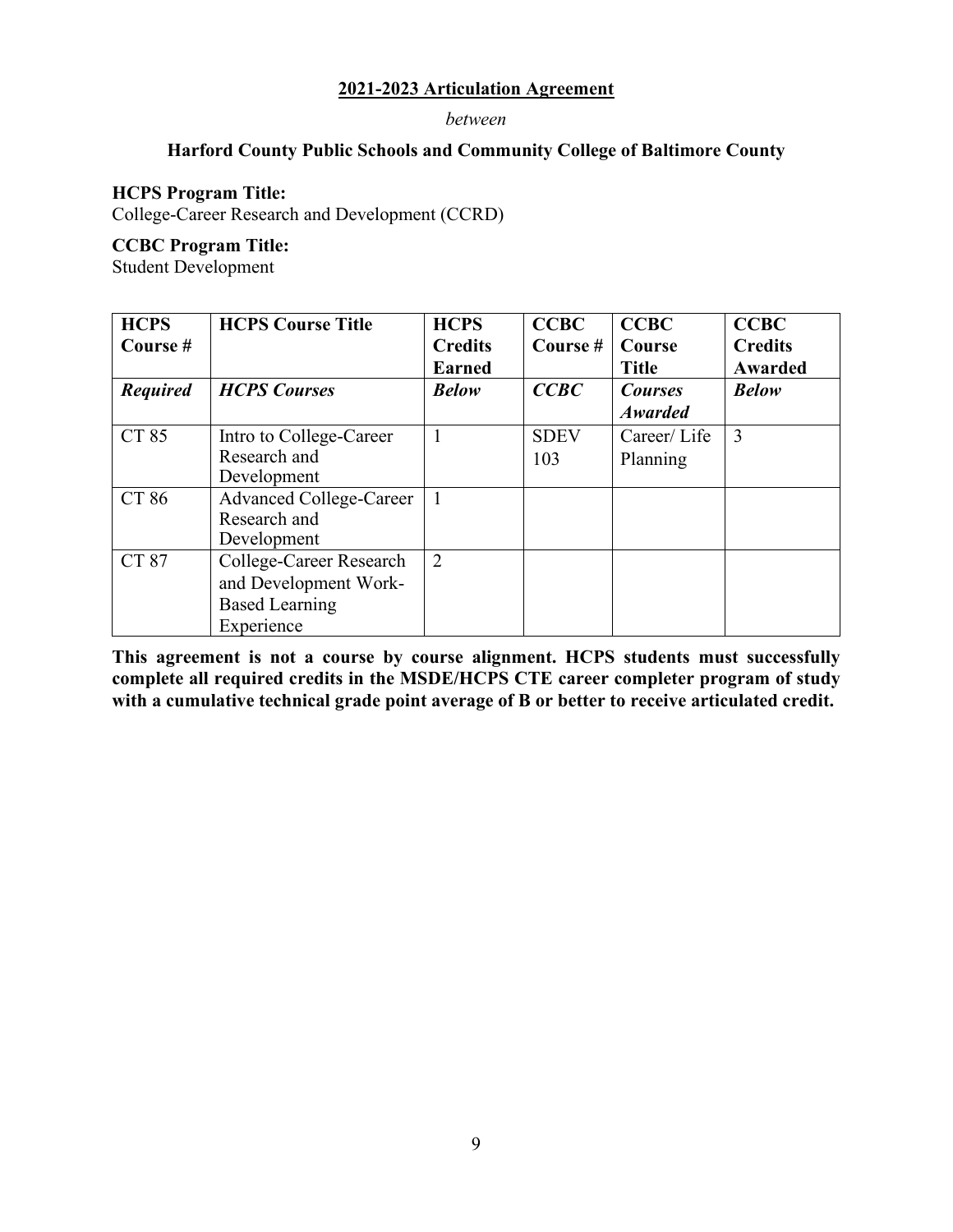#### *between*

## **Harford County Public Schools and Community College of Baltimore County**

#### **HCPS Program Title:**

<span id="page-12-0"></span>Construction Maintenance

#### **CCBC Program Titles:**

<span id="page-12-1"></span>Construction Management Degree; Construction Management Certificate; Heating, Ventilation and Air Conditioning (HVAC) & Energy Technology

| <b>HCPS</b>      | <b>HCPS Course</b>  | <b>HCPS</b>    | <b>CCBC</b> | <b>CCBC Course</b>       | <b>CCBC</b>    |
|------------------|---------------------|----------------|-------------|--------------------------|----------------|
| Course #         | <b>Title</b>        | <b>Credits</b> | Course#     | <b>Title</b>             | <b>Credits</b> |
|                  |                     | <b>Earned</b>  |             |                          | Awarded        |
| <b>Required</b>  | <b>HCPS Courses</b> | <b>Below</b>   | CCBC        | <b>Courses Awarded</b>   | <b>Below</b>   |
| <b>CT01</b>      | Introduction to     | 1              | <b>CONT</b> | Construction             | 3              |
|                  | Construction        |                | 101         | <b>Blueprint Reading</b> |                |
| CT <sub>43</sub> | Heating, Air        | $\mathbf{1}$   | <b>CONT</b> | Practices of             | $\overline{3}$ |
|                  | Conditioning and    |                | 116         | Residential              |                |
|                  | Refrigeration I     |                |             | Construction             |                |
| <b>CT 44</b>     | Heating, Air        | 1              | <b>AIRC</b> | <b>HVACR Safety,</b>     | 3              |
|                  | Conditioning and    | or             | 110         | Tools and                |                |
|                  | Refrigeration II    | 2              |             | Methods                  |                |
| <b>CT 87</b>     | Work Based          | $\mathbf{1}$   | <b>AIRC</b> | Fundamentals of          | $\overline{3}$ |
|                  | Learning (Optional) |                | 115         | Refrigeration            |                |
|                  |                     |                | <b>AIRC</b> | <b>Heating Systems</b>   | $\overline{3}$ |
|                  |                     |                | 205         |                          |                |
|                  |                     |                | <b>AIRC</b> | <b>Comfort Cooling</b>   | $\overline{3}$ |
|                  |                     |                | 210         | <b>Systems</b>           |                |
|                  |                     |                | <b>ELEI</b> | <b>Basic HVAC</b>        | $\overline{4}$ |
|                  |                     |                | 101         | Electricity              |                |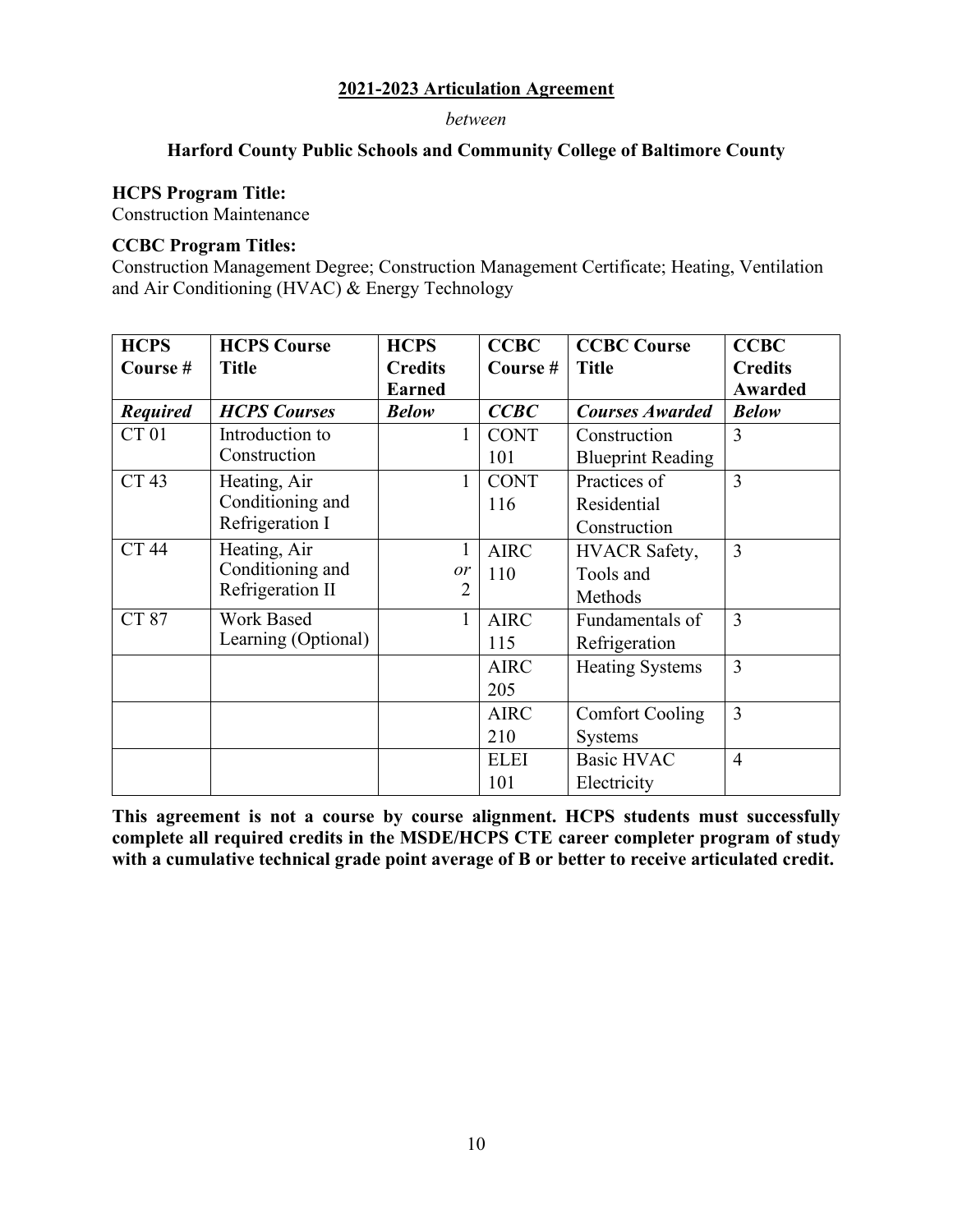#### *between*

## **Harford County Public Schools and Community College of Baltimore County**

#### **HCPS Program Title:**

<span id="page-13-0"></span>Construction Trades: Carpentry and Electrical

#### **CCBC Program Titles:**

<span id="page-13-1"></span>Construction Management Degree; Construction Management Certificate

#### **Carpentry Pathway**

| <b>HCPS</b><br>Course# | <b>HCPS Course</b><br><b>Title</b> | <b>HCPS</b><br><b>Credits</b><br><b>Earned</b> | <b>CCBC</b><br>Course # | <b>CCBC Course</b><br><b>Title</b> | <b>CCBC</b><br><b>Credits</b><br>Awarded |
|------------------------|------------------------------------|------------------------------------------------|-------------------------|------------------------------------|------------------------------------------|
| <b>Required</b>        | <b>HCPS</b> Courses                | <b>Below</b>                                   | CCBC                    | <b>Courses</b>                     | <b>Below</b>                             |
|                        |                                    |                                                |                         | <b>Awarded</b>                     |                                          |
| CT 01                  | Introduction to                    | 1                                              | <b>CONT</b>             | Constr.                            | 3                                        |
|                        | Construction                       |                                                | 101                     | Blueprint                          |                                          |
|                        |                                    |                                                |                         | Reading                            |                                          |
| CT34                   | Carpentry I                        | 1                                              | <b>CONT</b>             | Practices of                       | $\overline{3}$                           |
|                        |                                    |                                                | 116                     | Res. Constr.                       |                                          |
| CT35                   | Carpentry II                       |                                                |                         |                                    |                                          |
|                        |                                    | or                                             |                         |                                    |                                          |
|                        |                                    | 2                                              |                         |                                    |                                          |
| CT 87                  | Work Based                         | 1                                              |                         |                                    |                                          |
|                        | Learning                           |                                                |                         |                                    |                                          |
|                        | (Optional)                         |                                                |                         |                                    |                                          |

#### **Electrical Pathway**

| <b>HCPS</b>      | <b>HCPS Course</b>  | <b>HCPS</b>    | <b>CCBC</b> | <b>CCBC Course</b>       | <b>CCBC</b>    |
|------------------|---------------------|----------------|-------------|--------------------------|----------------|
| Course #         | <b>Title</b>        | <b>Credits</b> | Course $#$  | <b>Title</b>             | <b>Credits</b> |
|                  |                     | <b>Earned</b>  |             |                          | Awarded        |
| <b>Required</b>  | <b>HCPS Courses</b> | <b>Below</b>   | CCBC        | <b>Courses Awarded</b>   | <b>Below</b>   |
| CT <sub>01</sub> | Introduction to     | T              | <b>CONT</b> | Construction             | 3              |
|                  | Construction        |                | 101         | <b>Blueprint Reading</b> |                |
| CT 37            | Electricity I       | 1              | <b>CONT</b> | Practices of             | 3              |
|                  |                     |                | 116         | Residential              |                |
|                  |                     |                |             | Construction             |                |
| <b>CT 38</b>     | Electricity II      |                |             |                          |                |
|                  |                     | or             |             |                          |                |
|                  |                     | 2              |             |                          |                |
| CT 87            | Work Based          | 1              |             |                          |                |
|                  | Learning            |                |             |                          |                |
|                  | (Optional)          |                |             |                          |                |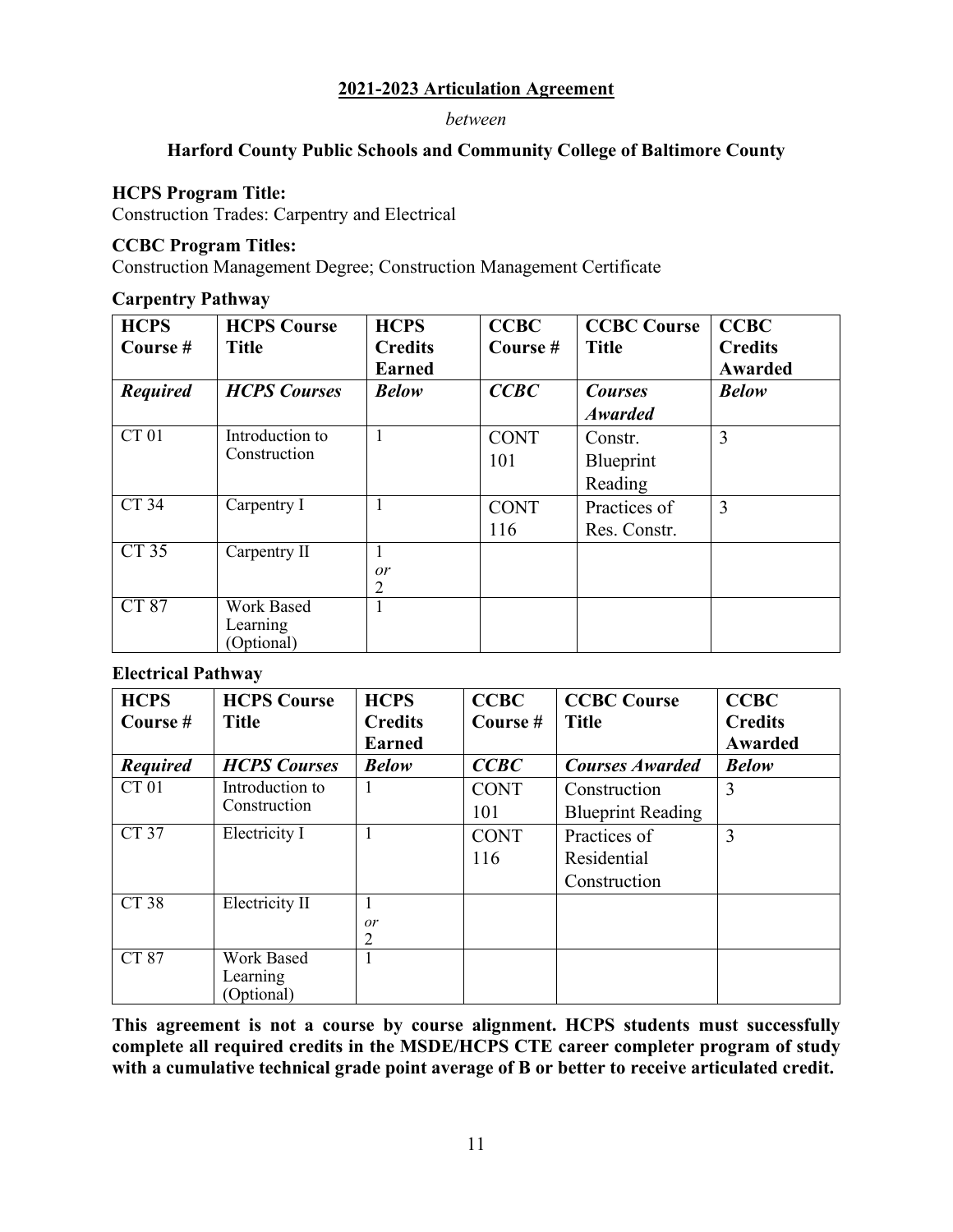#### *between*

## **Harford County Public Schools and Community College of Baltimore County**

## **HCPS Program Title:**

<span id="page-14-0"></span>Homeland Security & Emergency Preparedness; Geographic Information Systems & Technology

## **CCBC Program Title:**

<span id="page-14-1"></span>Engineering Technology- Geospatial Applications

| <b>HCPS</b><br>Course # | <b>HCPS Course Title</b> | <b>HCPS</b><br><b>Credits</b><br><b>Earned</b> | <b>CCBC</b><br>Course<br># | <b>CCBC Course</b><br><b>Title</b> | <b>CCBC</b><br><b>Credits</b><br>Awarded |
|-------------------------|--------------------------|------------------------------------------------|----------------------------|------------------------------------|------------------------------------------|
| <b>Required</b>         | <b>HCPS</b> Courses      | <b>Below</b>                                   | CCBC                       | <b>Courses</b>                     | <b>Below</b>                             |
|                         |                          |                                                |                            | <b>Awarded</b>                     |                                          |
| <b>CT71</b>             | Foundations of           |                                                | <b>GEOA</b>                | Introduction to                    | 3                                        |
|                         | <b>Homeland Security</b> |                                                | 101                        | Geographic                         |                                          |
|                         | & Emergency              |                                                |                            | Information                        |                                          |
|                         | Preparedness 66.11       |                                                |                            | Systems                            |                                          |
| CT 81                   | S.T.A.R.S. Course I & II |                                                |                            |                                    |                                          |
|                         |                          |                                                |                            |                                    |                                          |
| CT 82                   | S.T.A.R.S. Course III &  |                                                |                            |                                    |                                          |
|                         | IV                       |                                                |                            |                                    |                                          |
| CT 83                   | Internship\Senior        |                                                |                            |                                    |                                          |
|                         | Project/GIS Portfolio    |                                                |                            |                                    |                                          |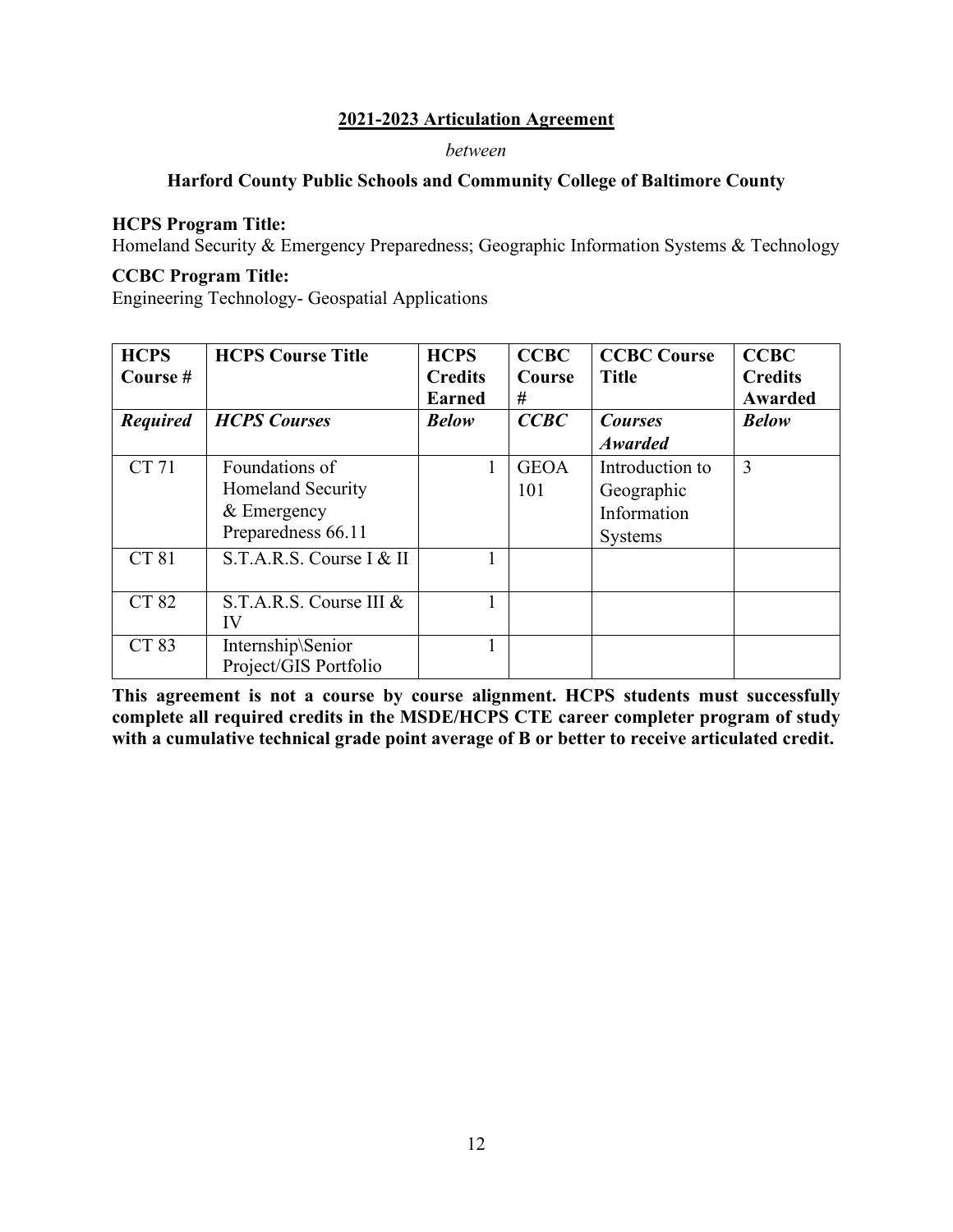#### *between*

## **Harford County Public Schools and Community College of Baltimore County**

#### **HCPS Program Title:**

<span id="page-15-0"></span>Horticulture: Landscape Architecture Management Pathway

#### **CCBC Program Title:**

<span id="page-15-1"></span>Sustainable Horticulture

| <b>HCPS</b>     | <b>HCPS Course</b>  | <b>HCPS</b>    | <b>CCBC</b>     | <b>CCBC Course</b>     | <b>CCBC</b>    |
|-----------------|---------------------|----------------|-----------------|------------------------|----------------|
| Course #        | <b>Title</b>        | <b>Credits</b> | Course #        | <b>Title</b>           | <b>Credits</b> |
|                 |                     | <b>Earned</b>  |                 |                        | Awarded        |
| <b>Required</b> | <b>HCPS</b> Courses | <b>Below</b>   | CCBC            | <b>Courses Awarded</b> | <b>Below</b>   |
| <b>TE 05</b>    | Foundations of      |                | <b>HORT 127</b> | Introduction to        | 3              |
|                 | Technology          |                |                 | Sustainable            |                |
|                 |                     |                |                 | Horticulture           |                |
| <b>CT 08</b>    | Horticulture I      |                | <b>HORT 110</b> | Woody                  | 3              |
|                 |                     |                |                 | Ornamentals I          |                |
| CT 09           | Horticulture II     | 2              | <b>HORT 111</b> | Herbaceous             | $\overline{2}$ |
|                 |                     |                |                 | Perennials             |                |
| CT 10           | Horticulture III    | 2              | <b>HORT 210</b> | Woody                  | 3              |
|                 |                     |                |                 | Ornamentals II         |                |
|                 |                     |                | HORT181         | $Co-Op$                |                |
|                 |                     |                |                 |                        |                |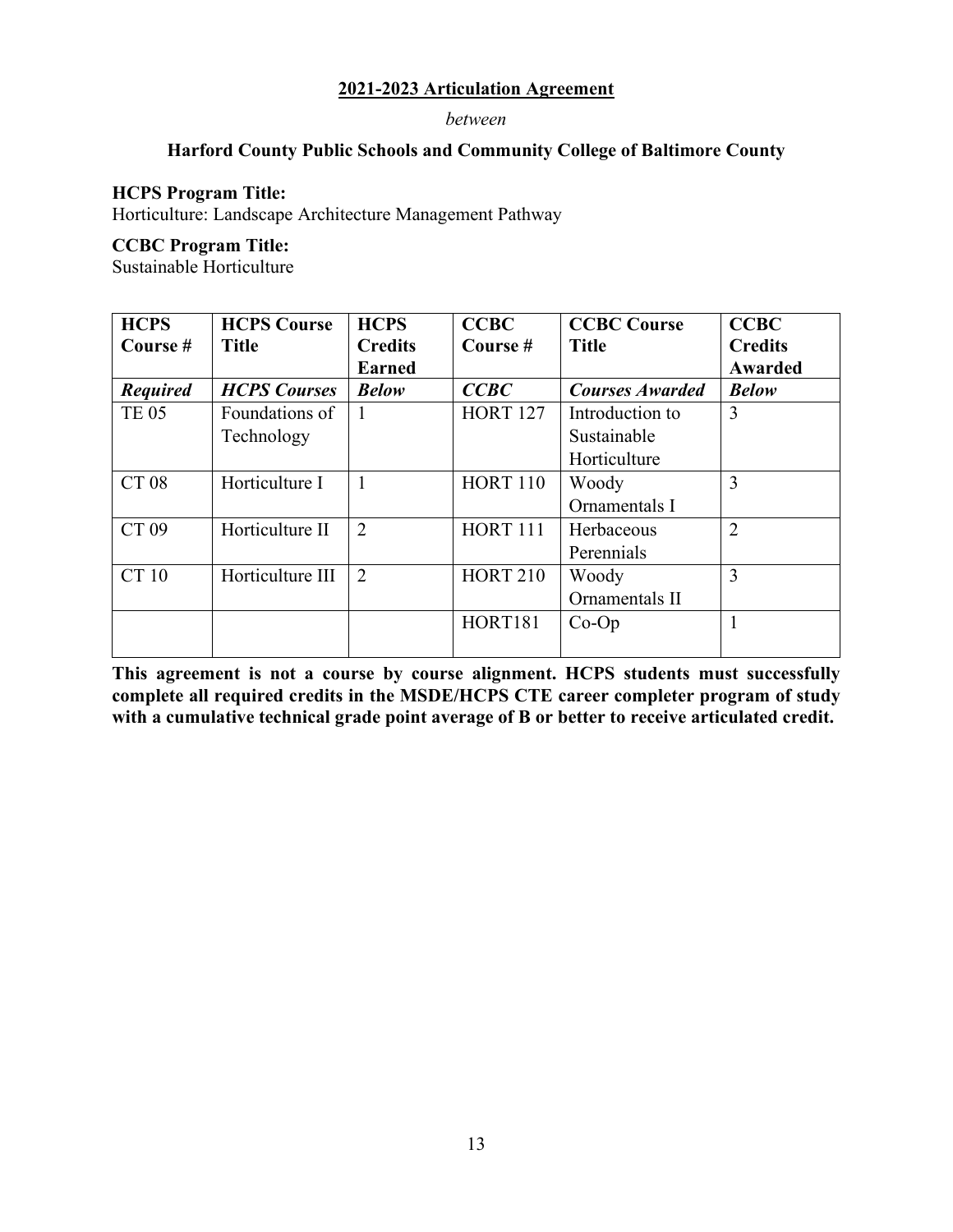*between* 

## **Harford County Public Schools and Community College of Baltimore County**

## **HCPS Program Title:**

<span id="page-16-0"></span>Large Animal

## **CCBC Program Title:**

<span id="page-16-1"></span>Veterinary Technology

| <b>HCPS</b><br>Course # | <b>HCPS Course Title</b>                                                  | <b>HCPS</b><br><b>Credits</b><br><b>Earned</b> | <b>CCBC</b><br>Course<br># | <b>CCBC Course</b><br><b>Title</b>    | <b>CCBC</b><br><b>Credits</b><br>Awarded |
|-------------------------|---------------------------------------------------------------------------|------------------------------------------------|----------------------------|---------------------------------------|------------------------------------------|
| <b>Required</b>         | <b>HCPS</b> Courses                                                       | <b>Below</b>                                   | CCBC                       | <b>Courses</b><br><b>Awarded</b>      | <b>Below</b>                             |
| <b>CT 88</b>            | Foundations of Natural<br>Resources and<br><b>Agricultural Science</b>    |                                                | <b>VETT</b><br>106         | Intro. To<br>Veterinary<br>Technology | $\overline{2}$                           |
| CT 89                   | Comparative Anatomy<br>of Farm Animals                                    |                                                |                            |                                       |                                          |
| CT 93                   | Animal Management<br>Science                                              |                                                |                            |                                       |                                          |
| CT 95                   | Research and<br>Application in Natural<br>Resources and Animal<br>Science |                                                |                            |                                       |                                          |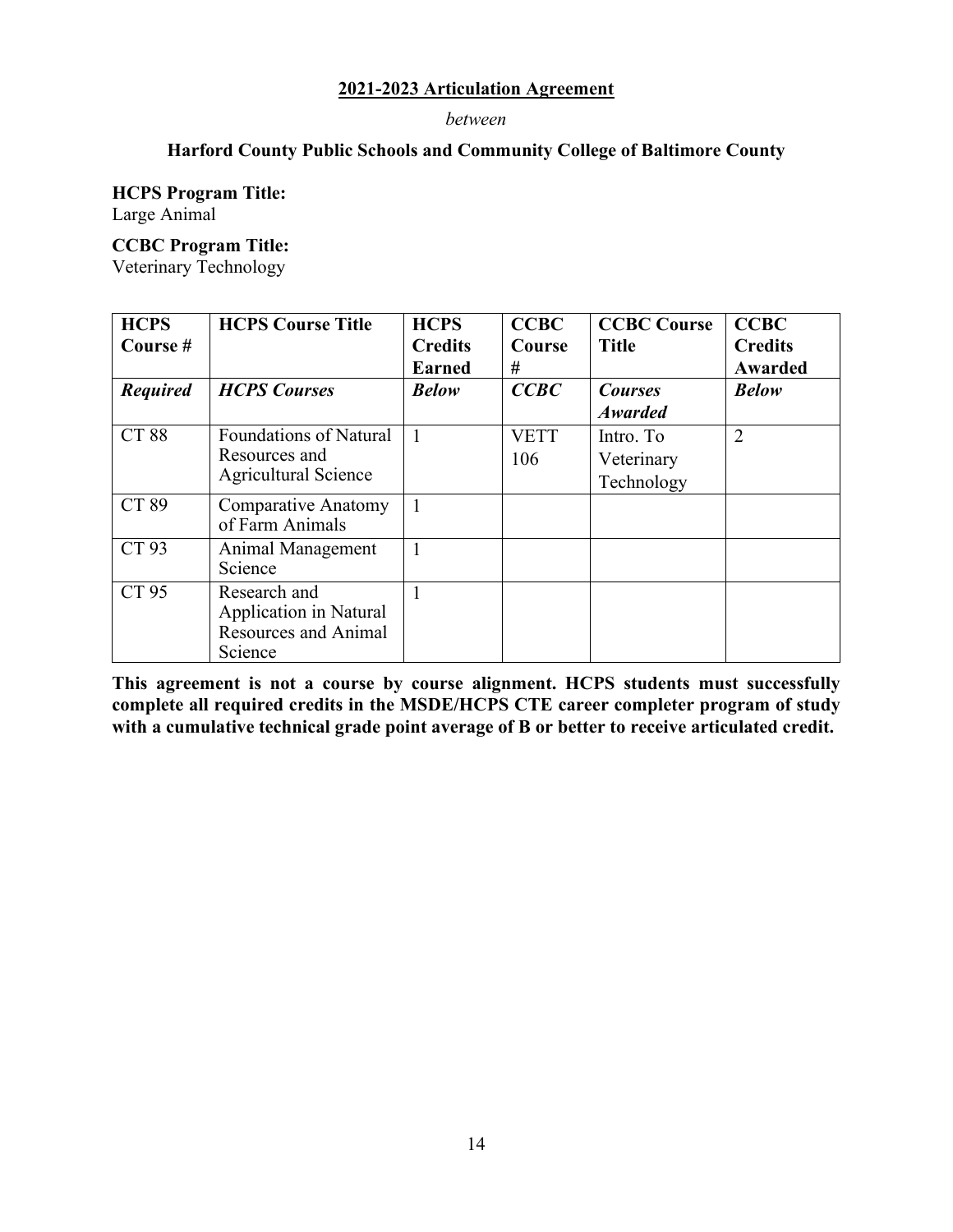#### *between*

## **Harford County Public Schools and Community College of Baltimore County**

#### **HCPS Program Title:**

<span id="page-17-0"></span>Manufacturing

## **CCBC Program Title:**

<span id="page-17-1"></span>Computer-Automated Manufacturing

| <b>HCPS</b>     | <b>HCPS Course Title</b> | <b>HCPS</b>    | <b>CCBC</b> | <b>CCBC Course</b> | <b>CCBC</b>    |
|-----------------|--------------------------|----------------|-------------|--------------------|----------------|
| Course #        |                          | <b>Credits</b> | Course      | <b>Title</b>       | <b>Credits</b> |
|                 |                          | <b>Earned</b>  | #           |                    | Awarded        |
| <b>Required</b> | <b>HCPS</b> Courses      | <b>Below</b>   | CCBC        | <b>Courses</b>     | <b>Below</b>   |
|                 |                          |                |             | <b>Awarded</b>     |                |
| CT 0201         | Intro to Manufacturing   | $\mathbf{1}$   | <b>CAMM</b> | Machine Tool       | $\overline{3}$ |
|                 |                          |                | 111         | Process I          |                |
| <b>CT 25</b>    | Fundamentals of          | $\overline{2}$ | <b>CAMM</b> | Machine Tool       | $\overline{4}$ |
|                 | Manufacturing            |                | 112         | Process II         |                |
|                 | Technology and           |                |             |                    |                |
|                 | <b>Business Math</b>     |                |             |                    |                |
| CT 26           | Advanced                 | $\overline{2}$ | <b>CAMM</b> | Turning            | 3              |
|                 | Applications to          |                | 152         | Technology         |                |
|                 | Manufacturing            |                |             |                    |                |
|                 |                          |                | <b>CAMM</b> | Milling Machine    | 3              |
|                 |                          |                | 161         | Operation          |                |
|                 |                          |                | <b>CAMM</b> | Computer           | 3              |
|                 |                          |                | 101         | Numerical          |                |
|                 |                          |                |             | Controlled         |                |
|                 |                          |                |             | Machines           |                |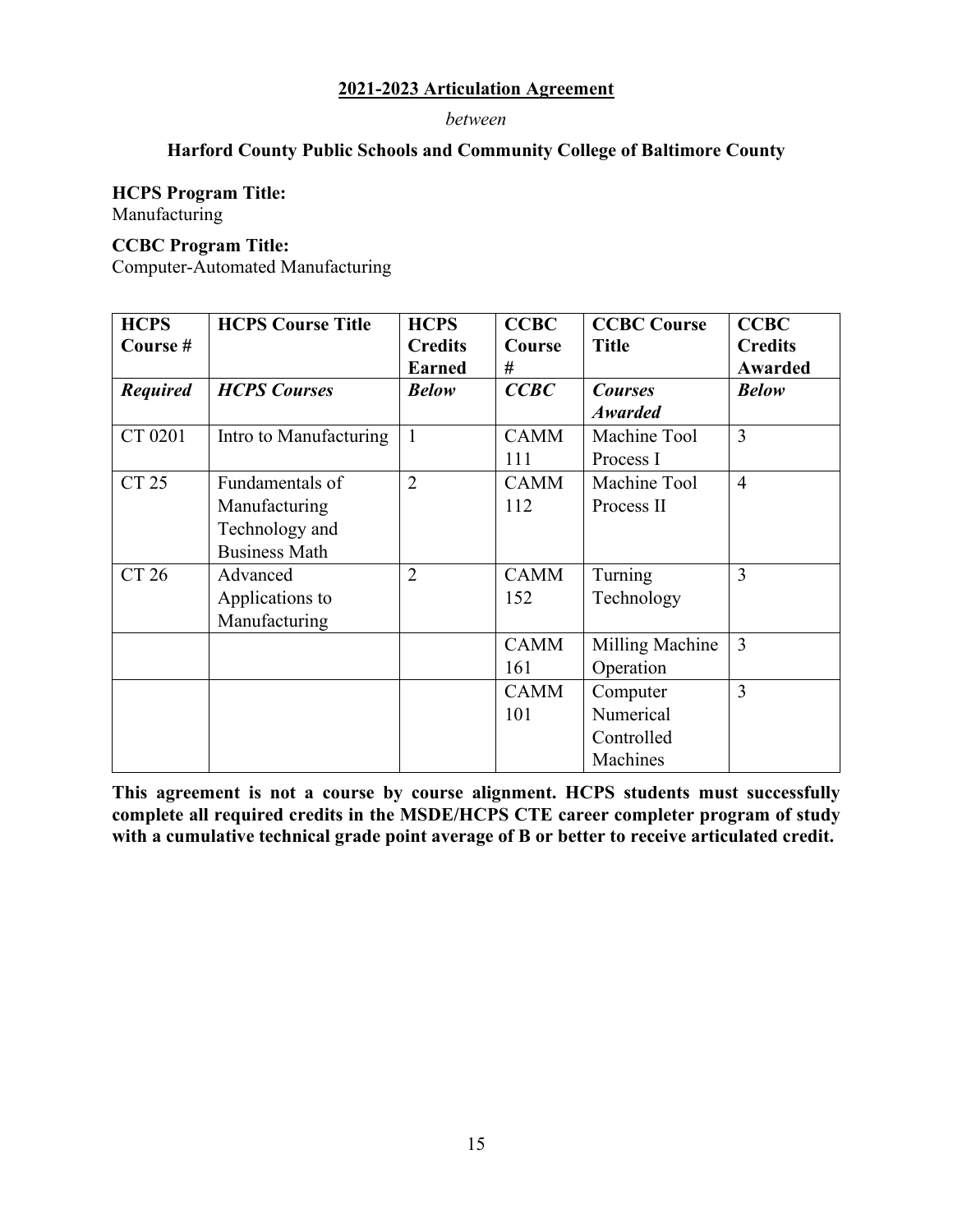#### *between*

## **Harford County Public Schools and Community College of Baltimore County**

## **HCPS Program Title:**

<span id="page-18-0"></span>Natural Resources and Agricultural Sciences- Natural Resources Sciences Pathway

#### **CCBC Program Title:**

<span id="page-18-1"></span>Sustainable Horticulture

| <b>HCPS</b>     | <b>HCPS Course Title</b>      | <b>HCPS</b>    | <b>CCBC</b> | <b>CCBC Course</b> | <b>CCBC</b>    |
|-----------------|-------------------------------|----------------|-------------|--------------------|----------------|
| Course #        |                               | <b>Credits</b> | Course      | <b>Title</b>       | <b>Credits</b> |
|                 |                               | <b>Earned</b>  | #           |                    | Awarded        |
| <b>Required</b> | <b>HCPS</b> Courses           | <b>Below</b>   | CCBC        | <b>Courses</b>     | <b>Below</b>   |
|                 |                               |                |             | <b>Awarded</b>     |                |
| <b>CT 88</b>    | <b>Foundations of Natural</b> | 1              | <b>HORT</b> | Introduction to    | 3              |
|                 | Resources and                 |                | 127         | Sustainable        |                |
|                 | <b>Agricultural Sciences</b>  |                |             | Horticulture       |                |
| CT 90           | Wildlife Management           | 1              |             |                    |                |
|                 | and Sciences                  |                |             |                    |                |
| CT 93           | Wetlands and Aquatics         | 1              |             |                    |                |
|                 | Sciences                      |                |             |                    |                |
| CT 95           | Research and                  |                |             |                    |                |
|                 | Applications in Natural       |                |             |                    |                |
|                 | Resources and                 |                |             |                    |                |
|                 | <b>Agricultural Sciences</b>  |                |             |                    |                |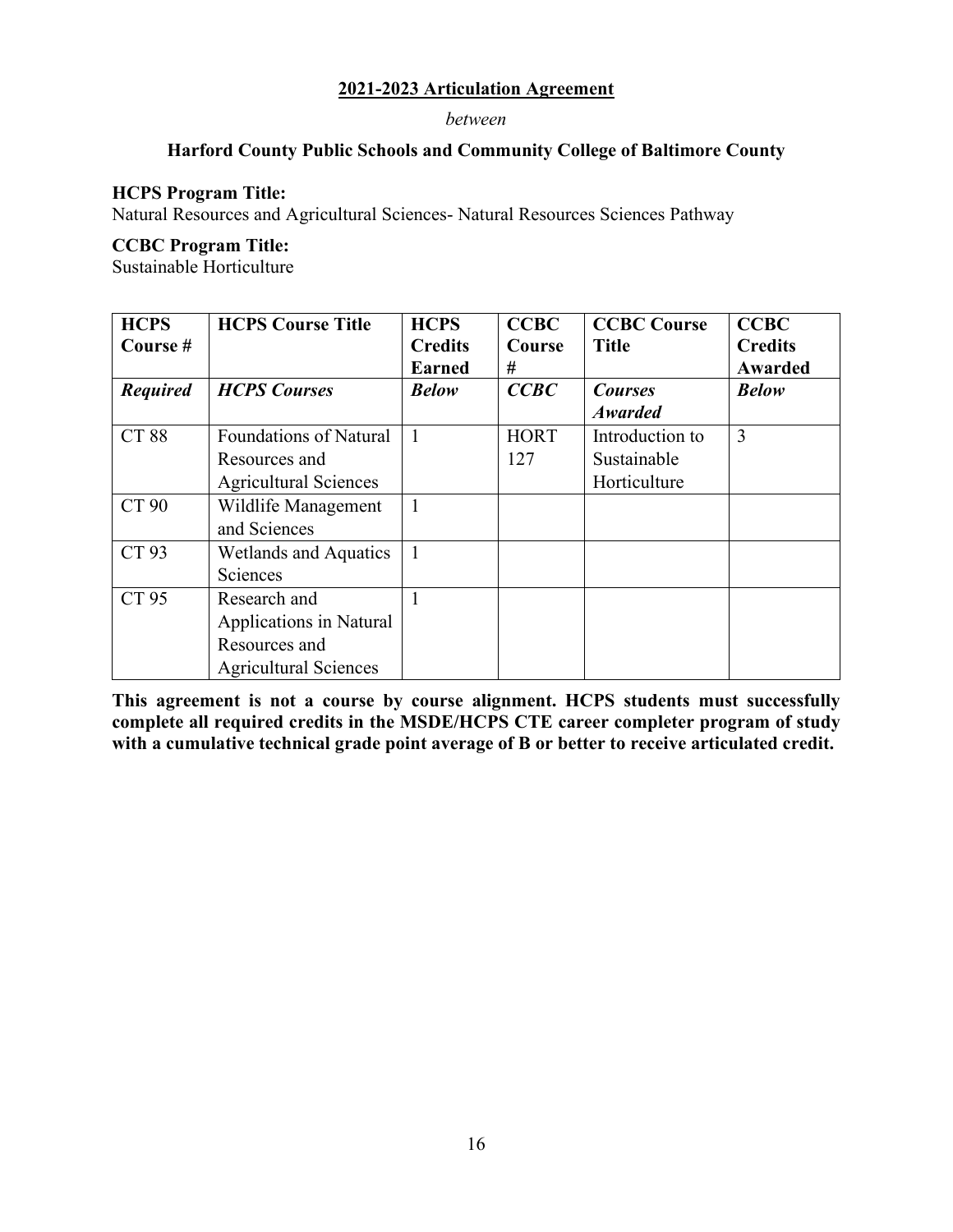#### *between*

## **Harford County Public Schools and Community College of Baltimore County**

#### **HCPS Program Title:**

<span id="page-19-0"></span>Natural Resources and Agricultural Sciences- Plant Science Pathway

#### **CCBC Program Title:**

<span id="page-19-1"></span>Sustainable Horticulture

| <b>HCPS</b>     | <b>HCPS Course Title</b>      | <b>HCPS</b>    | <b>CCBC</b> | <b>CCBC Course</b> | <b>CCBC</b>    |
|-----------------|-------------------------------|----------------|-------------|--------------------|----------------|
| Course#         |                               | <b>Credits</b> | Course      | <b>Title</b>       | <b>Credits</b> |
|                 |                               | <b>Earned</b>  | #           |                    | Awarded        |
| <b>Required</b> | <b>HCPS</b> Courses           | <b>Below</b>   | CCBC        | <b>Courses</b>     | <b>Below</b>   |
|                 |                               |                |             | <b>Awarded</b>     |                |
| <b>CT 88</b>    | <b>Foundations of Natural</b> |                | <b>HORT</b> | Introduction to    | 3              |
|                 | Resources and                 |                | 127         | Sustainable        |                |
|                 | <b>Agricultural Sciences</b>  |                |             | Horticulture       |                |
| CT 90           | Plant Propagation and         |                |             |                    |                |
|                 | Production                    |                |             |                    |                |
| CT 93           | Edible Ornamental and         |                |             |                    |                |
|                 | <b>Environmental Plants</b>   |                |             |                    |                |
| CT 95           | Research and                  |                |             |                    |                |
|                 | Applications in Natural       |                |             |                    |                |
|                 | Resources and                 |                |             |                    |                |
|                 | <b>Agricultural Sciences</b>  |                |             |                    |                |